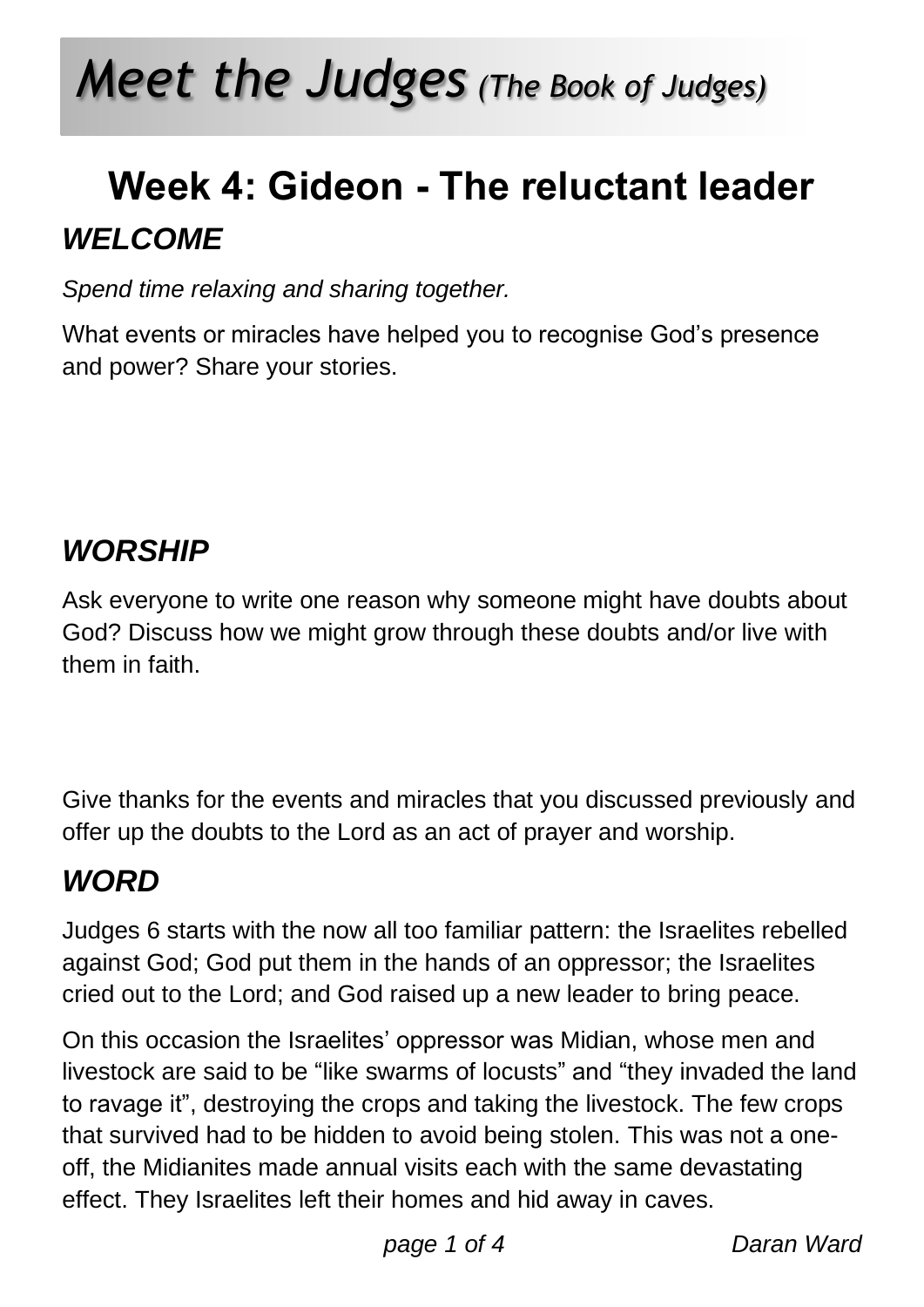### *Growth Group Notes Summer 2022*



Read Judges 6:7-15

1. How does God's view of the situation differ from how Gideon sees it?

Read Judges 6:15-32

2. How does Gideon see himself?

3. How does God see Gideon?

4. In what ways do you feel inadequate to serve God?

5. How did the miracle in v21 change Gideon?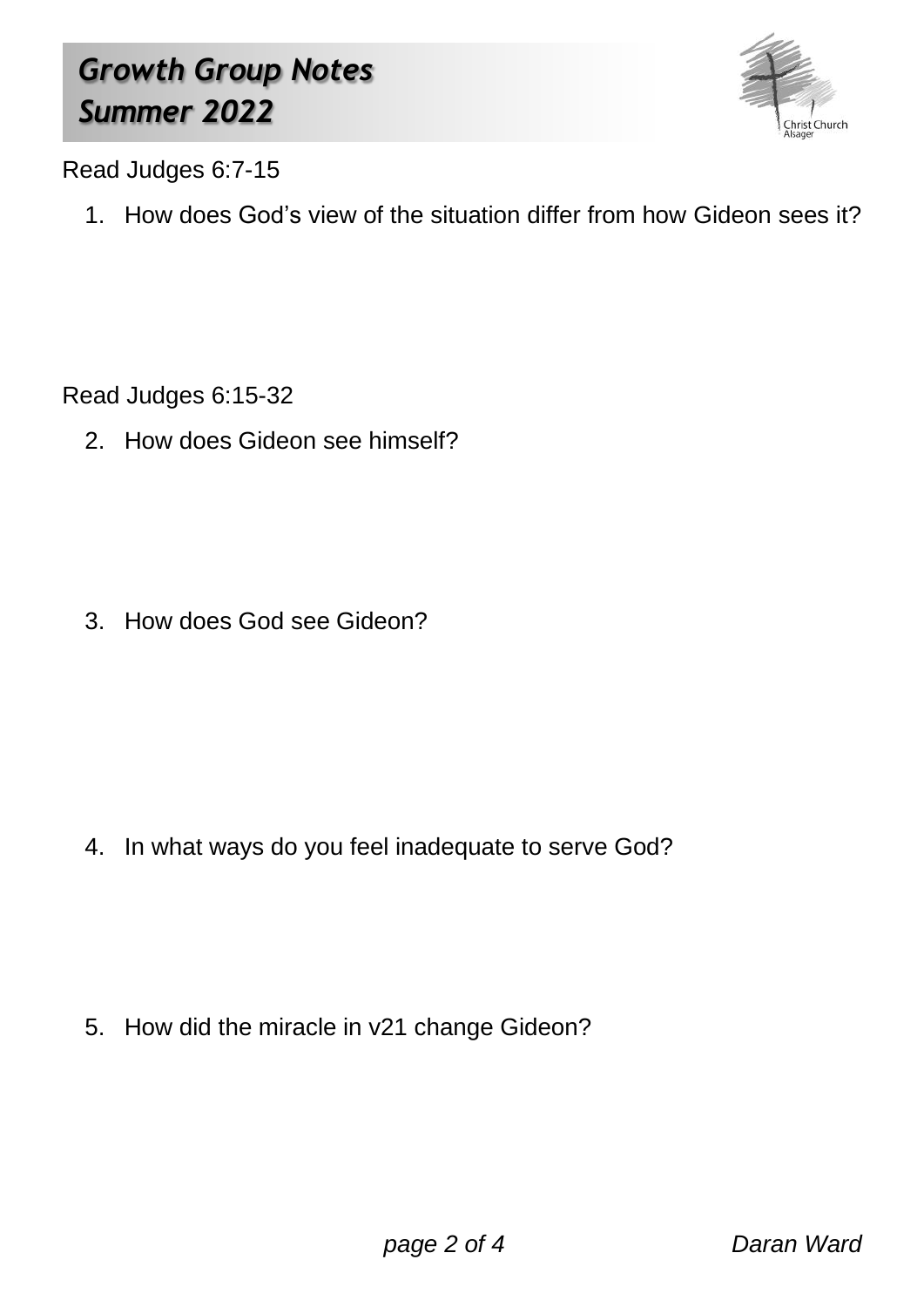# *Meet the Judges (The Book of Judges)*

God's first instruction for Gideon was to "Tear down your father's altar to Baal and cut down the Asherah pole beside it. Then build a proper kind of altar to the Lord your God on the top of this height. Using the wood of the Asherah pole that you cut down, offer the second bull as a burnt offering" (vv25-26)?

6. How did Gideon's self-image get in the way of him being fully obedient to God? (vv28-32)

#### Read Judges 6:33-40

Gideon asked again for a sign, and again God graciously respond. We need to remember that Gideon is not some extraordinary man. He was an ordinary man from an ordinary family in an ordinary tribe. Quite like you and me actually. He was weak enough to cause God to choose him, and obedient enough to follow God's call even with doubt and uncertainty.

Some have misinterpreted Gideon's actions in setting out the fleece. They have taken what Gideon did as a means for discovering God's will, and they encourage believers to "put out the fleece" when faced with a difficult decision. But Gideon knew what God wanted and was ready to obey. Gideon set out the fleece simply for encouragement, and God graciously provided.

Gideon had shown himself willing to obey God without encouragement. He had already raised his army before setting out the fleece. And he had already reduced his army to 300 men before God let him overhear the Midianite's dream (Judges 7:7-8 and 7:13-14). Obedience had led to encouragement, and encouragement led to greater obedience still.